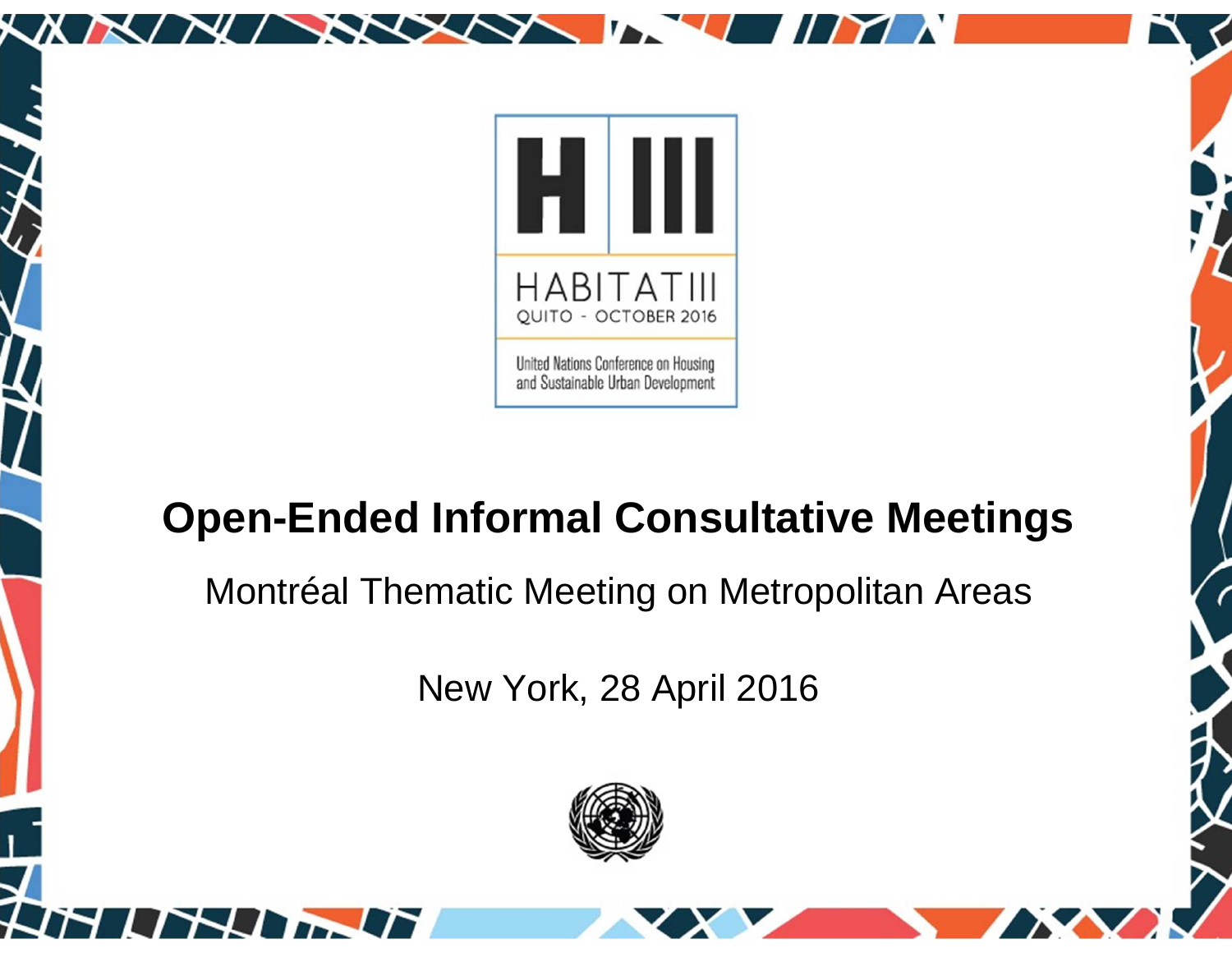## **Global Metropolization**

**By their concentration of people and activities**,

# **METROPOLITAN AREAS**

play a role more and more central to the social, cultural, environmental and economic development of nations



#### **Urban population by size of urban area, 1975-2030**

Source: UN, World Urbanization Prospects: The 2014 Revision. Analysis: CMM, 2015.

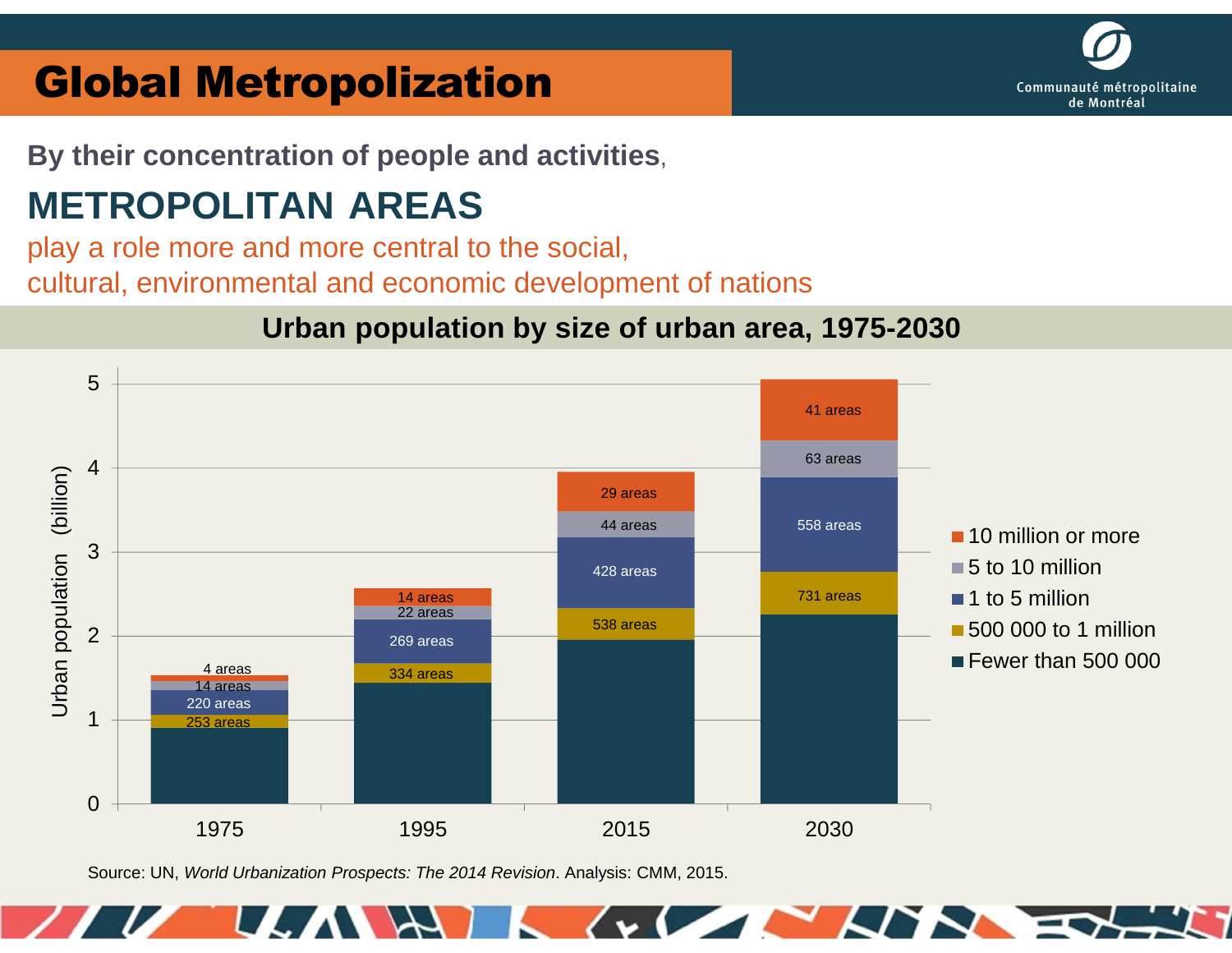## Montréal Thematic Meeting



### at a glance



 $\sqrt{1 + \frac{1}{2}}$ 

**ANN** 

THE EX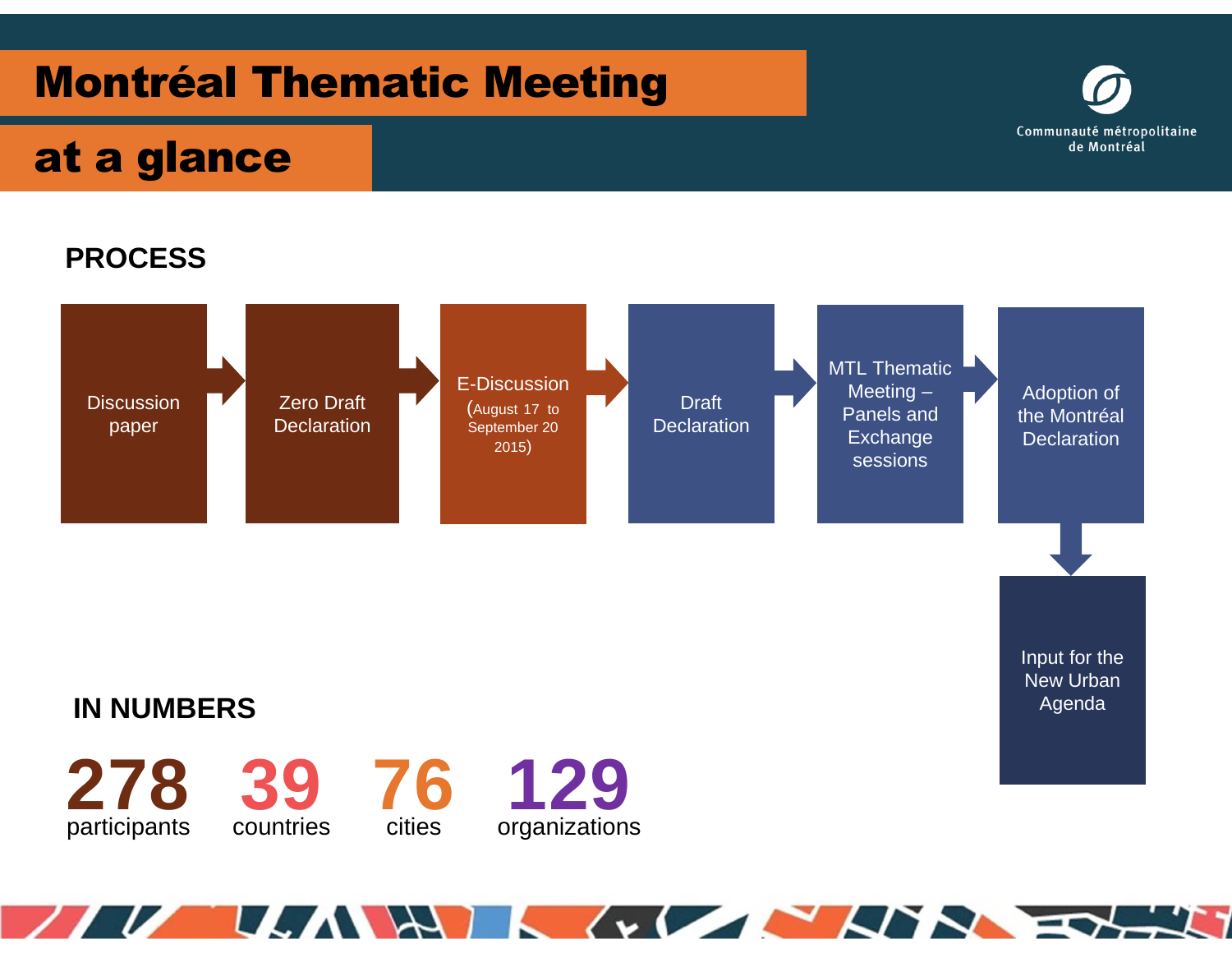### Montréal Declaration

## on Metropolitan Areas

#### **FOSTERING METROPOLITAN COOPERATION FORSUSTAINABLE URBAN DEVELOPMENT**

#### **Challenges thattranscend city boundaries**

- $\bullet$ spatial planning
- •transportation
- •security
- urban-rural balance•
- urban regeneration•
- inclusion and social cohesion•
- •environmental protection
- •water and air
- $\bullet$ energy
- sanitation•
- climate change•

Therefore, metropolitan areas are a key partner in achieving the SDGs and taking on the challenges of 21st century urbanization

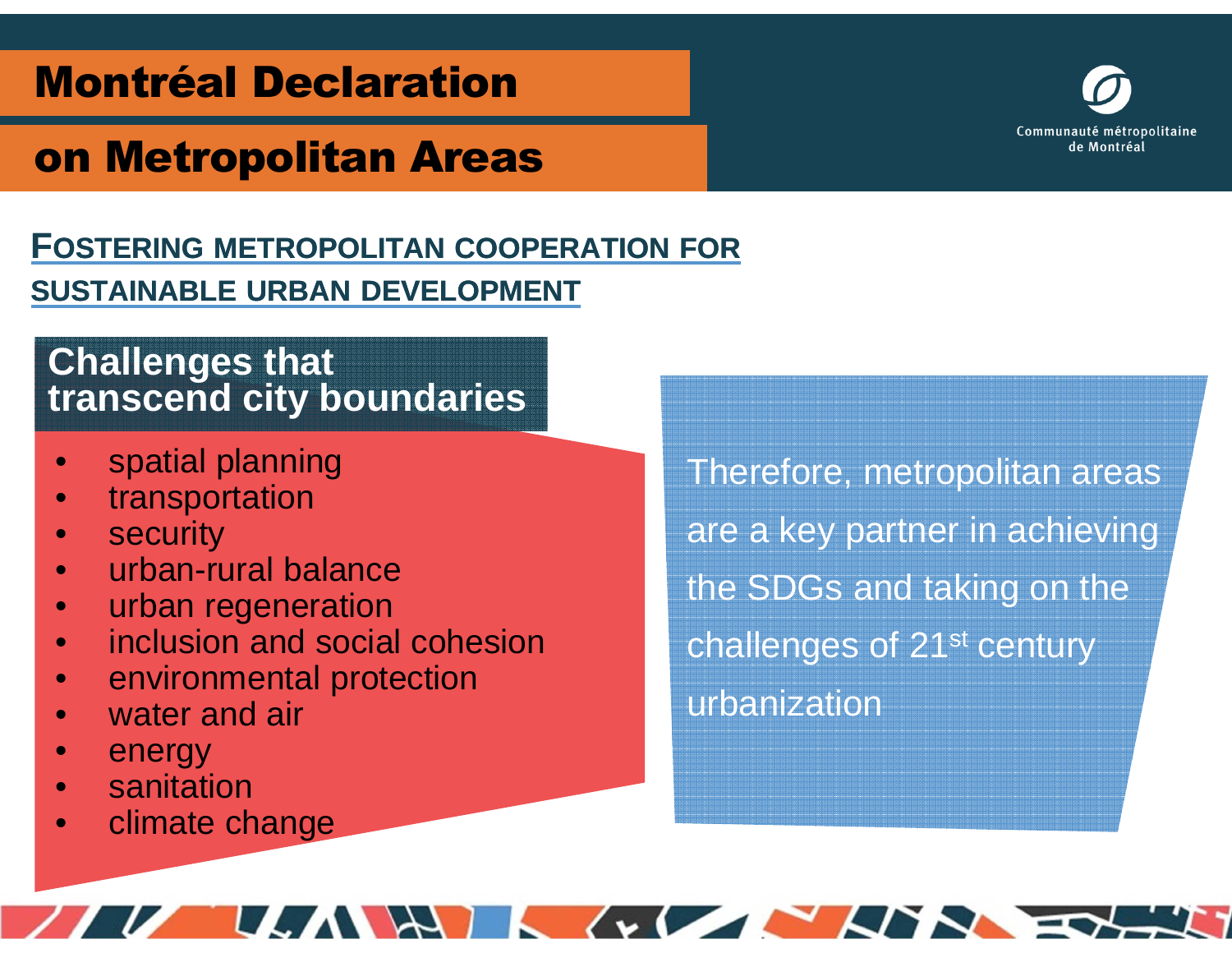### Montréal Declaration

### on Metropolitan Areas

#### **FOSTERING METROPOLITAN COOPERATION FORSUSTAINABLE URBAN DEVELOPMENT**

Increasing the number of **ACCOUNTABLE,CAPABLE, INCLUSIVE AND SOCIALLY JUST METROPOLITANAREAS** that implement policies for sustainable urban planning and development

Sustainable urban planning must engage **MULTIPLESTAKEHOLDERS**

#### **METROPOLITAN**

**GOVERNANCE** requires a clear legal and institutional framework, based on principles of democracy, respect for local autonomy and subsidiarity

To achieve the full potential of the planning process, **METROPOLITAN FINANCING**

 mechanisms must also be implemented

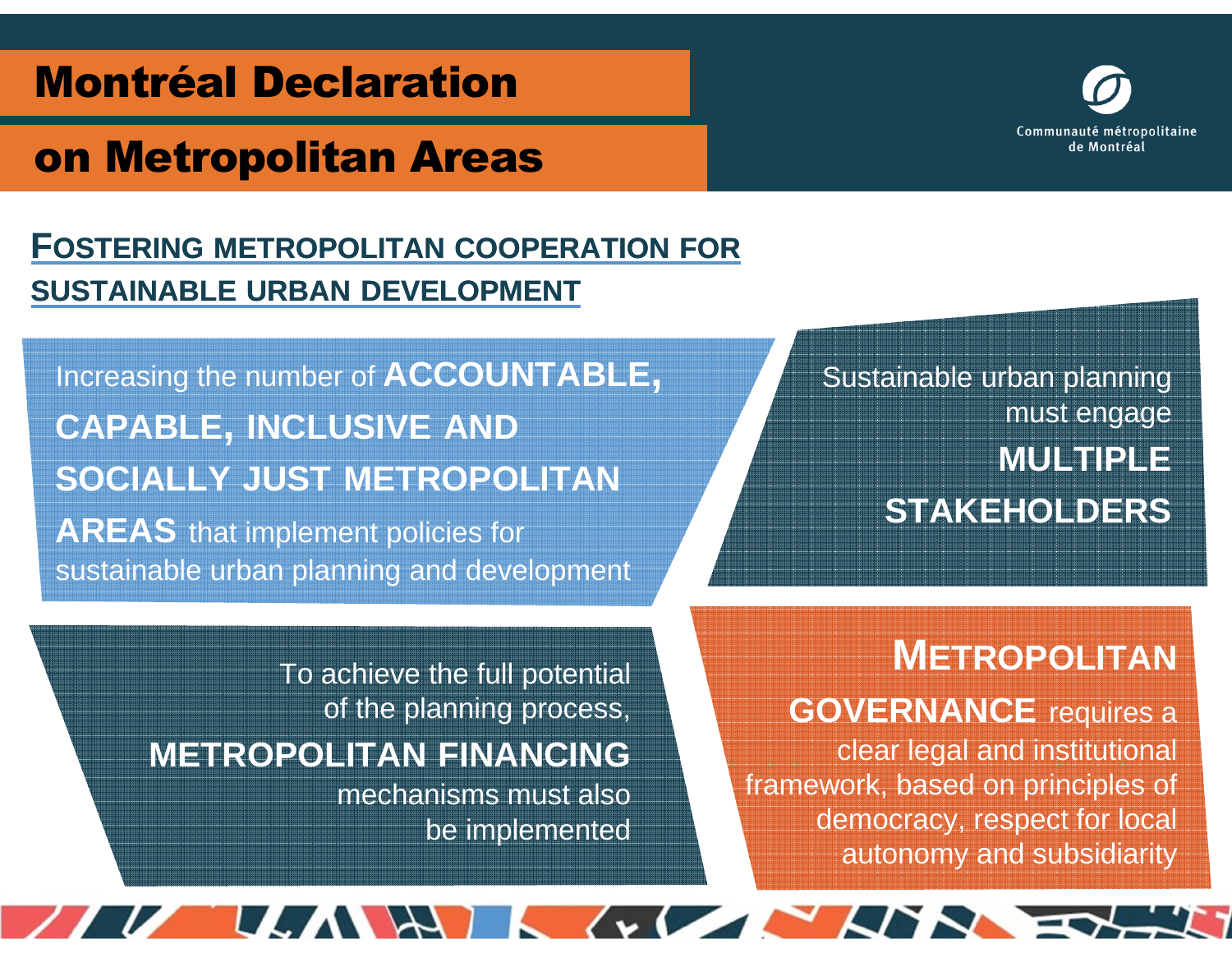### Montréal Declaration

### on Metropolitan Areas

#### **MULTILEVEL METROPOLITAN COOPERATION PARTNERSHIPS**

**Based on principles of good governance and democracy that ensure:**

CITIZEN PARTICIPATION ACCESS TO INFORMATION TRANSPARENCY**ACCOUNTABILITY** 

**either in formal and informal arrangements**.

**Commitment to international cooperation**:

SHARING OF EXPERTISE<br>=========== I PROVINCI PROMOTEI SOCIAL INNOVATIO ACCESS TO<br>NEW TECHNOLOGY<br>STRENGTHENED STRENGTHENED MANAGEMENT CAPACITY INCREASED SOLIDARITY

**between metropolitan areas**.